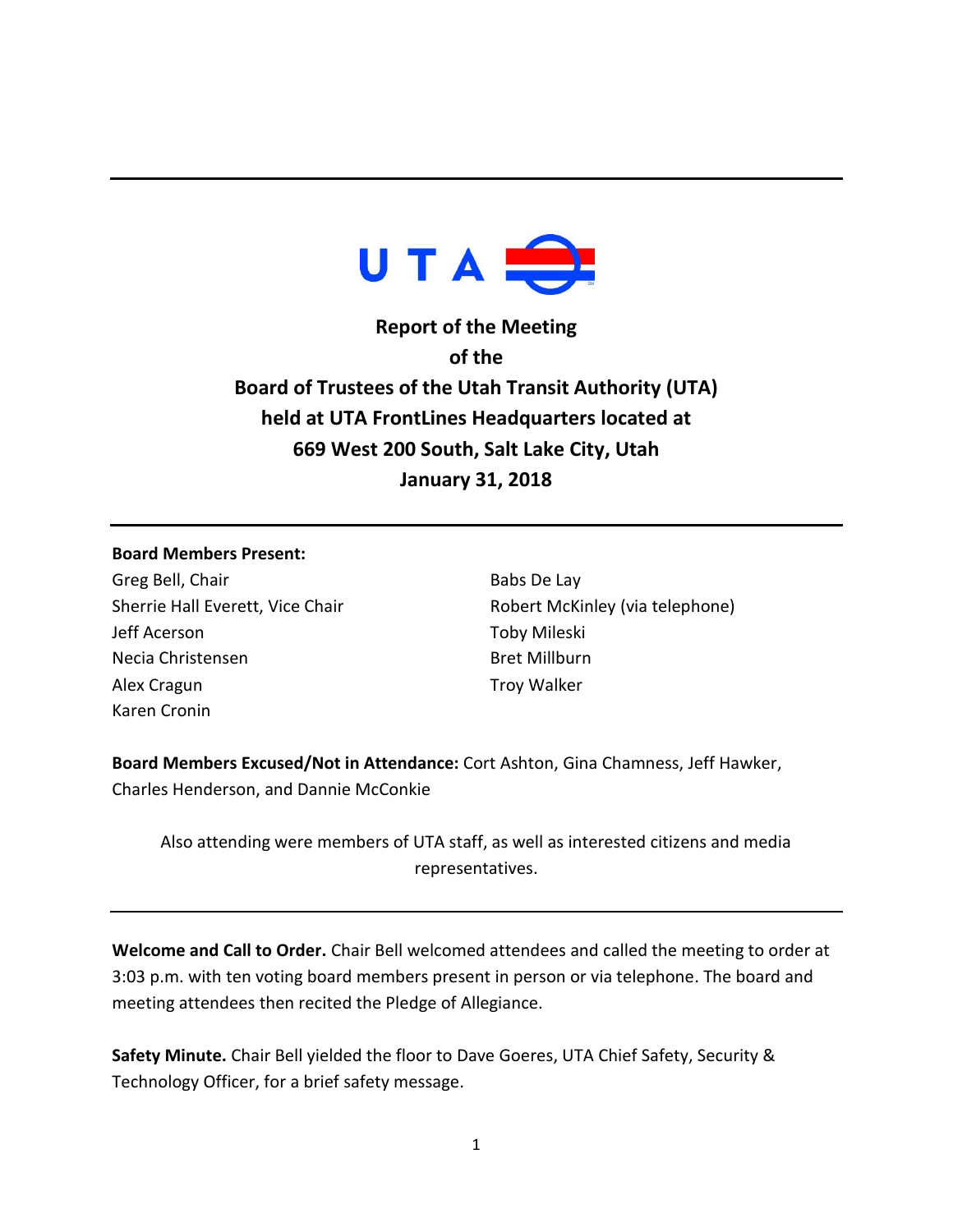**Potential Swearing in of New Trustee.** Rebecca Cruz, UTA Board of Trustees Support Manager, administered the oath of office to Toby Mileski who was appointed to the board to represent Weber County and the municipalities of Brigham City, Perry, and Willard in Box Elder County (filling the unexpired term of Brent Taylor).

**R2018-01-05: Second Resolution Regarding the Work of the Transportation Task Force.** Chair Bell presented the resolution which expresses support for certain provisions in the bill stemming from the work of the Legislative Task Force on Transportation Funding and Governance, including board size and funding.

**Public Comment.** No public comment was given.

**Board Action.** A motion to approve resolution R2018-01-05 was made by Trustee Millburn and seconded by Trustee Walker. Discussion ensued during which several trustees opined on various aspects of the resolution, with some expressing full support for the resolution and others expressing partial support with some reservations.

Vice Chair Everett made substitute motion to request a work session between the UTA Board of Trustees and the Transportation Task Force to review governance issues and reforms, and to answer questions or concerns. The motion was seconded by Trustee Cronin. Discussion on the substitute motion ensued.

Chair Bell called for a vote on the substitute motion. The substitute motion failed to pass with two aye votes from Trustees Everett and McKinley; eight nay votes from Trustees Bell, Acerson, Christensen, Cragun, De Lay, Mileski, Millburn, and Walker; and no abstentions.

Chair Bell called for a vote on the original motion to approve R2018-01-05. The motion carried by majority consent with eight aye votes from Trustees Bell, Acerson, Christensen, Cragun, De Lay, Mileski, Millburn, and Walker; two nay votes from Trustees Everett and McKinley; and no abstentions.

Following the vote, Chair Bell asked board members to speak to UTA's official position on the resolution (i.e., endorsing the resolution) when reporting to their appointing authorities.